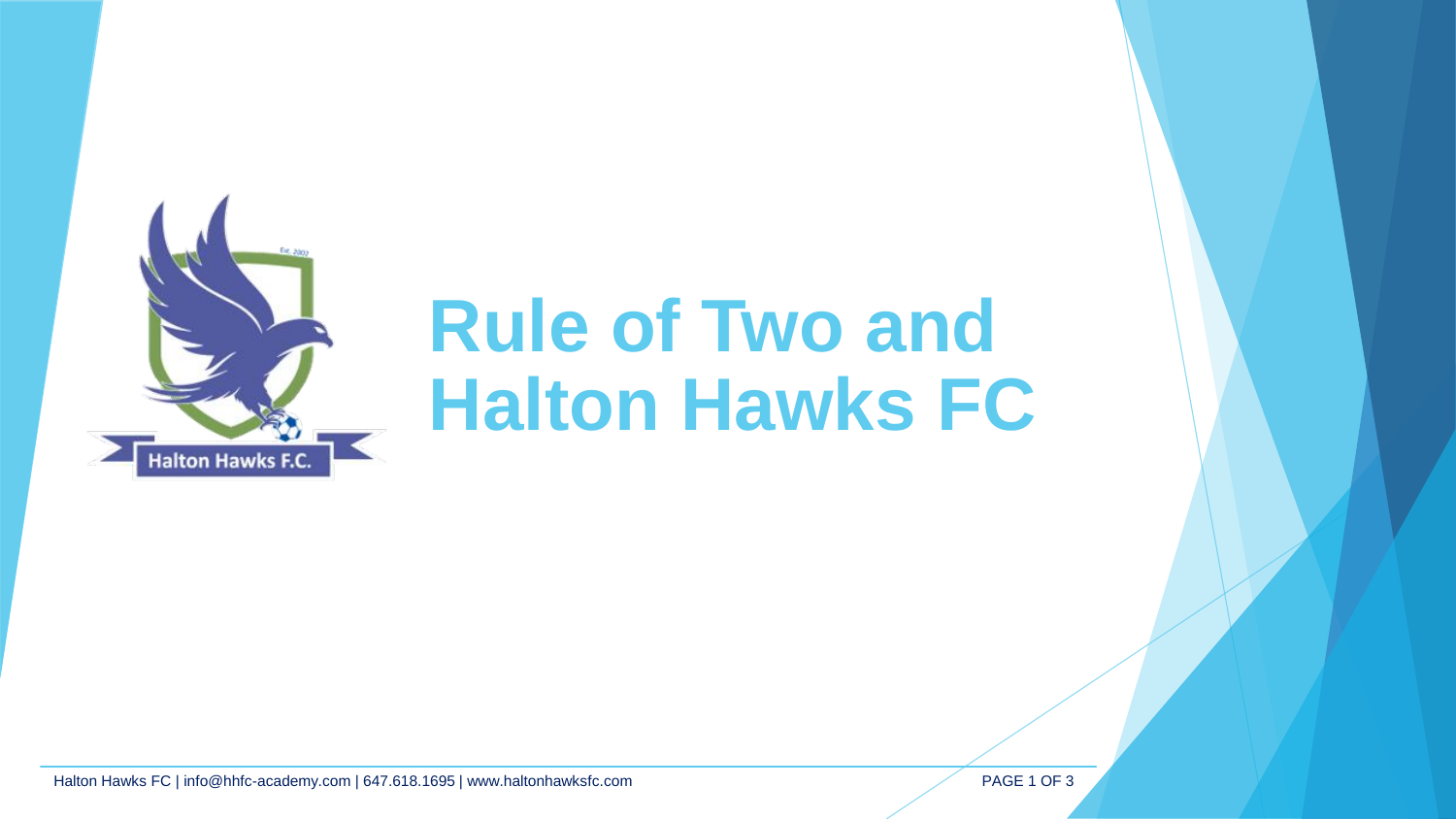## **Rule of Two**

The Rule of Two states that there will always be two screened and NCCP trained or certified coaches with an athlete, especially a minor athlete, when in a potentially vulnerable situation. This means that any one-on-one interaction between a coach and an athlete must take place within earshot and view of the second coach, with the exception of medical emergencies. One of the coaches must also be of the same gender as the athlete. Should there be a circumstance where a second screened and NCCP trained or certified coach is not available, a screened volunteer, parent, or adult can be recruited.

This rule serves to protect minor athletes in potentially vulnerable situations by ensuring that more than one adult is present. Vulnerable situations can include closed doors meetings, travel, and training environments amongst others. Organizations must create and implement, policies and procedures, in a sustainable, phased and measurable process, that limit the instances where these situations are possible.